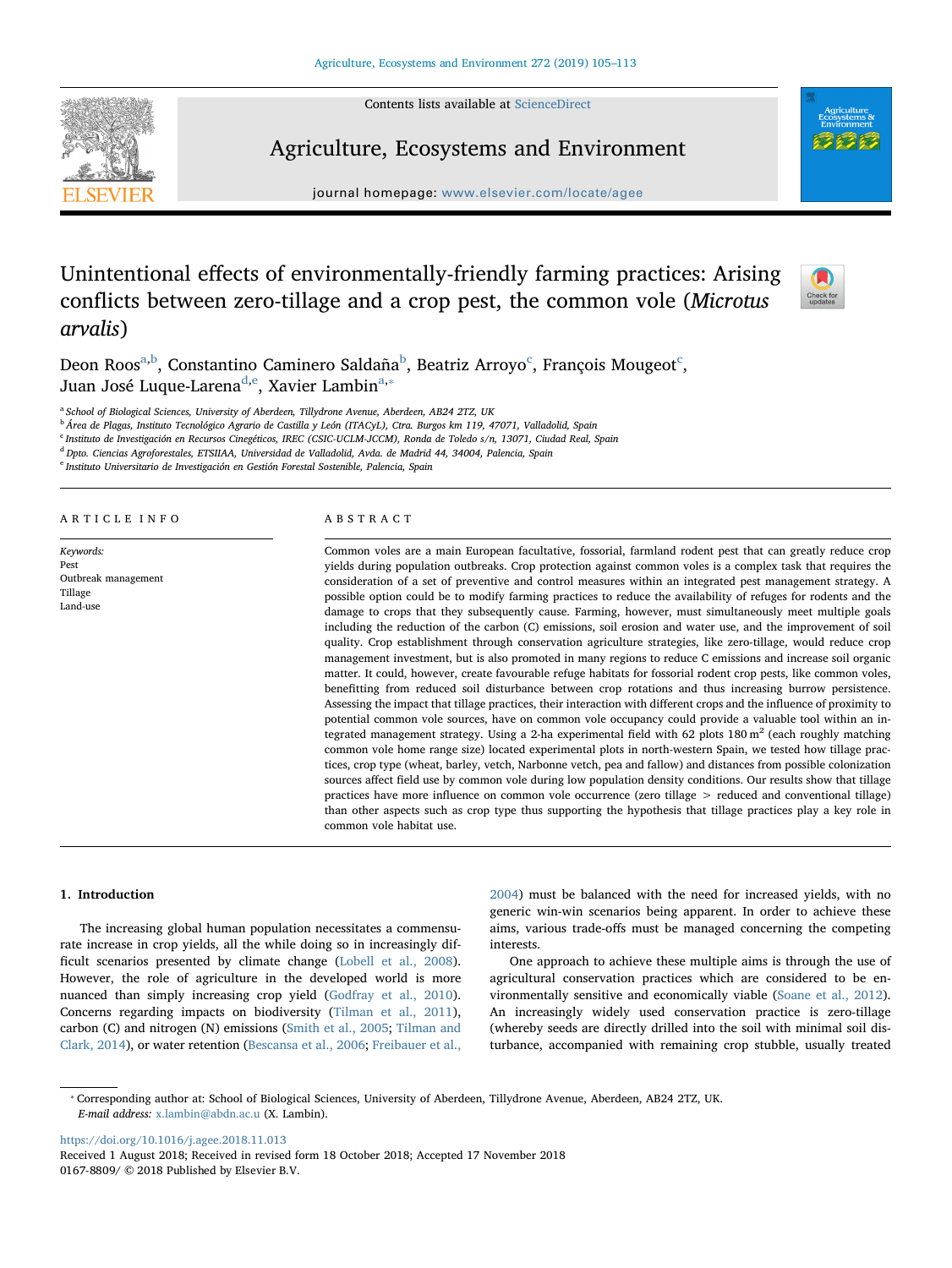with herbicide prior to seeding), which is promoted in many regions in order to reduce C emissions [\(Lal, 2004;](#page-7-4) but see [Powlson et al., 2014](#page-7-5)), stabilise higher crop yields ([Govaerts et al., 2005\)](#page-7-6) and reduce crop management costs ([Lal, 2004\)](#page-7-4). However, such approaches have been suggested to correlate with higher abundance of rodent pests ([Heroldová et al., 2017](#page-7-7); [Witmer et al., 2007\)](#page-8-4) possibly explaining why no-tillage often results in lower yields [\(Pittelkow et al., 2015b,](#page-7-8) [2015a](#page-7-9)).

Rodents are a global cause of varying degrees of crop yield losses, inflicting varying degrees of damage, including complete crop losses locally during high-density pest years [\(Singleton et al., 1999](#page-8-5); [Stenseth](#page-8-6) [et al., 2003;](#page-8-6) [Jacob et al., 2014](#page-7-10)). Difficulties concerning the control of rodent crop pests are inflated since many rodent control methods are largely untested (such as ploughing the field margins to reduce crop colonisation risk), are only locally applied (such as bounty systems, i.e. payments for capturing rodents, [Singleton et al., 2003\)](#page-8-7), or make use of conventional approaches which are potentially environmentally risky (such as the use of rodenticides, [Buckle and Smith, 2015\)](#page-7-11). In addition, control strategies are often implemented reactively, where the decision to undertake control is based on current densities of pests [\(Foltete et al.,](#page-7-12) [2016;](#page-7-12) [Heroldová et al., 2017](#page-7-7)), which may reduce the potential effectiveness of management strategies. As such, preventative management is more likely to be sustainable in the long term and may involve the modification of farming practices.

Some farming practices have previously been identified as being able to reduce in-situ pest populations ([Jacob, 2003\)](#page-7-13), and may provide a basis to inform strategies which may reduce undesirable effects related to rodent crop pests. For instance, in common voles (Microtus arvalis), a fossorial species that is the main vertebrate pest of arable crops in Europe ([Jacob et al., 2014\)](#page-7-10), ploughing fields post-harvest was found to reduce the populations dramatically [\(Jacob, 2003\)](#page-7-13). Two potential causes of for this may be inferred. The first being directly related with mortality and vole disturbance caused by machinery, and the second being that, through destruction of the burrows and removal of remnant vegetation, ploughed fields are no longer attractive habitats or are more difficult to persist in (see [Inchausti et al., 2009](#page-7-14)). Exemplifying the potential of a low disturbance effect, field margins and alfalfa fields are known to be refuges for common voles [\(Rodríguez-Pastor et al., 2016](#page-8-8)), both of which are usually left unploughed and undisturbed for protracted periods of time providing cover and habitat stability.

If the second assumption is true, then tillage practice impacts on soil may be important for common vole persistence and/or habitat preference ([Bonnet et al., 2013](#page-7-15)). Practices such as zero-tillage (ZT) may thus presumably increase the likelihood of common vole occupation. The relative soil stability and added residual vegetation cover of ZT compared with other forms of plot management, like reduced tillage (RT) or conventional tillage (CT), involving the movement of soil at varying depths, may further enhance the impact of tillage practices on vole occupancy risk.

Recently, research carried out in the Czech Republic has identified such a trend, where common vole densities were found to be higher in ZT fields, compared with tilled fields [\(Heroldová et al., 2017\)](#page-7-7). Similarly, common voles in France were found to have disturbed life cycles in fields which experienced disruptive farming activities (such as ploughing) [\(Inchausti et al., 2009](#page-7-14)). Testing whether the results observed in temperate regions of central Europe are consistent in other more arid regions with dry, compacted soil is important to inform control strategies of the pest species which occupy large geographical areas. With a species such as the common vole, present from Spain to Mongolia ([Yigit et al., 2016](#page-8-9)) across a correspondingly wide variety of soil types, achieving a broader understanding of common vole occupancy is of particular importance.

The influence of crop type on vole occupancy is similarly important, as well as how these may interact with tillage practices. While studies have investigated the importance of crop type for common vole abundances to various extents, these have either used single crop type characteristics (e.g. [Fischer et al., 2017](#page-7-16) investigated wheat height) or a

small number of crops (e.g. [Heroldová et al., 2017](#page-7-7) used an interaction between wheat and rapeseed with ZT and tillage, while [Rodríguez-](#page-8-8)[Pastor et al. \(2016\)](#page-8-8) used alfalfa, fallow and a functional grouping of cereal). Gathering an understanding of how crop types interact with three commonly used tillage practices (ZT, RT and CT) would be of particular interest in an applied setting.

A further consideration, equally important within an applied context, would be the distance between plots and linear habitat features (such as field margins), which usually harbour higher densities of voles, or from other already occupied plots, which could act as sources of colonising voles. Although the issue of distance from source habitat to field are a concern for farmers and managers of official control campaigns, it is not often considered within the applied rodent crop pest literature (but see [Rodríguez-Pastor et al., 2016](#page-8-8)). Understanding the relationship that distance from source populations may have on microscale crop colonisation events is, again, of particular importance as this would inform strategies targeting those features. Currently, control strategies focus on trying to control common voles within linear reservoirs (e.g. field margins, [Caminero Saldaña et al., 2015a](#page-7-17)), or through the use of ploughed strips around field perimeters (acting as a "firebreak" (inferred from [Jacob, 2003\)](#page-7-13)), though the effectiveness of both approaches are still insufficiently understood.

We hypothesised that ZT plots would have the highest likelihood of occupation in relation to other tillage practices, and when incorporating crop types, we expected higher occupancy rates in nitrogen-rich crops [\(Lantová and Lanta, 2009](#page-7-18)) and fallow, in line with the results of [Rodríguez-Pastor et al. \(2016\)](#page-8-8). With regards to the likelihood of temporal variation in occupation, we expected occupancy to decrease with distance from source populations, including the field margin harbouring voles as well as nearby occupied experimental plots and/or an influence of differences between crop height. Crucially, we combine these aspects, previously studied in varying degrees of isolation, into an integrated experiment to inform common vole management.

# 2. Materials and methods

# 2.1. Study species

The common vole is a small rodent, weighing approximately 25–30 g [\(Jacob et al., 2014](#page-7-10)). As with most microtines, common voles create burrows for nesting, foraging, and predator evasion, with burrows growing in complexity the longer they are occupied ([Brügger](#page-7-19) [et al., 2010](#page-7-19)). Within agroecosystems, common voles have a preference for field margins, alfalfa and fallow fields, moving into cereal crops once populations reach peak densities [\(Rodríguez-Pastor et al., 2016](#page-8-8)).

The semi-arid plateau in the central region of Castilla y León (CyL), located in NW Spain is dominated by farmlands: CyL has 3.6 million hectares of arable land, 84% of which is considered to be under rainfed conditions. Predominantly the crops farmed in the region are wheat and barley which are collectively farmed on 2 million hectares. The area was recently colonised by common voles. The colonisation began in the early 1980s with CyL becoming fully colonised by the mid-1990´s ([Luque-Larena et al., 2013\)](#page-7-20). The range expansion was associated with an increase in irrigated herbaceous crops, in particular alfalfa ([Jareño](#page-7-21) [et al., 2015\)](#page-7-21). By 2014 eight outbreak events had occurred at the regional scale [\(Luque-Larena et al., 2015](#page-7-22), [2013](#page-7-20); [Rodríguez-Pastor et al.,](#page-7-23) [2017\)](#page-7-23) with claims of substantial damage to crops, mainly in winter cereals, grain legumes and alfalfa.

## 2.2. Study site, experimental design and vole presence estimation

According to wide scale vole abundance monitoring across CyL, vole populations were observed growing rapidly in 2016, culminating in very high densities in field margins in early 2017. However, this high density within field margins never developed into a full outbreak as the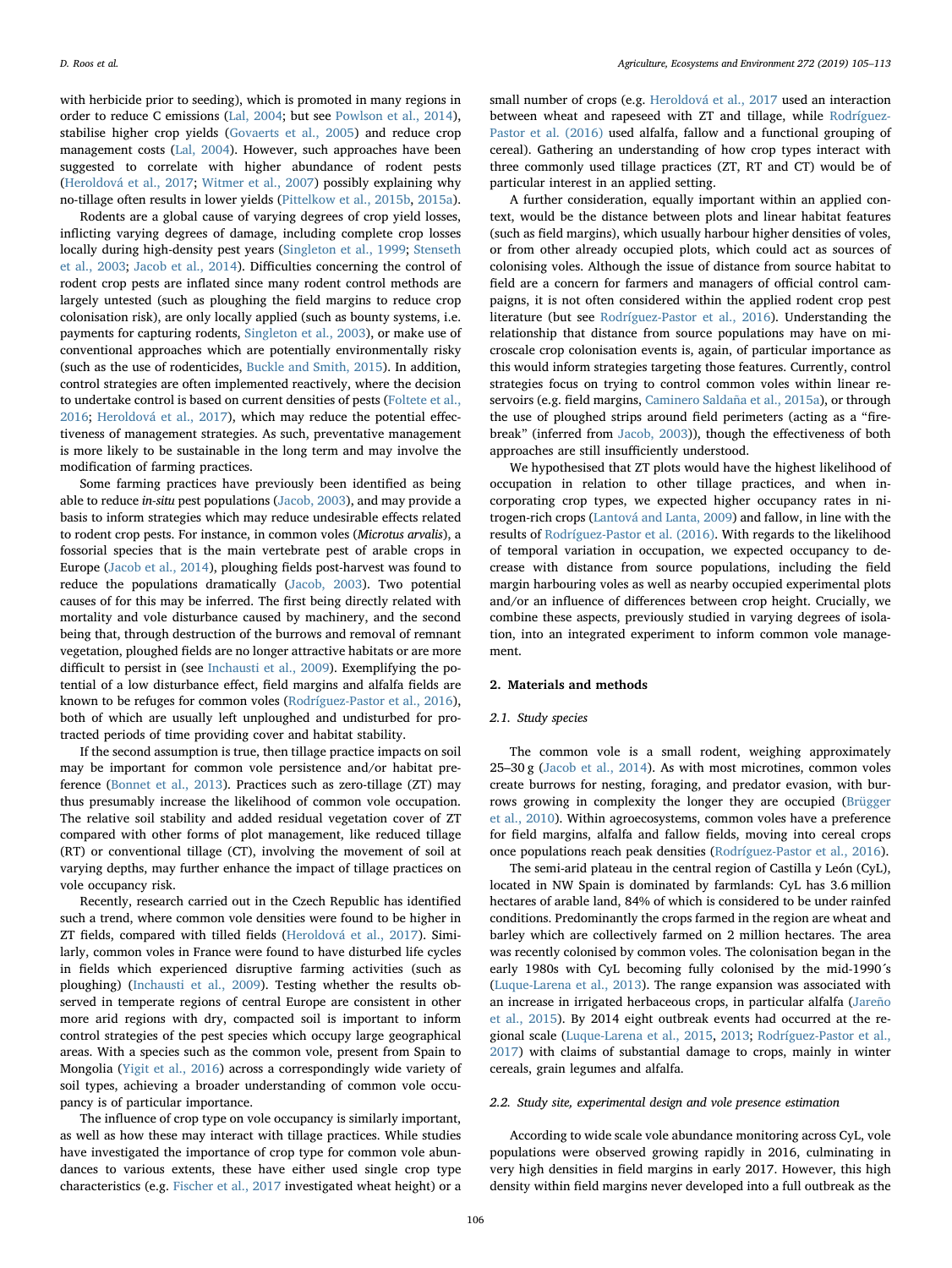# <span id="page-2-0"></span>Table 1

Meteorological data collected from the Finca Zamadueñas weather station. Retrieved from InfoReigo.org.

| Period                                              | Mean daily temperature | Mean daily humidity | Mean daily precipitation |
|-----------------------------------------------------|------------------------|---------------------|--------------------------|
| May $1^{st}$ to June $30^{th}$ , 2010-2016          | 14.8 °C                | 64.2 %              | l.1 mm                   |
| May $1^{\text{st}}$ to June $30^{\text{th}}$ , 2017 | $17.2\degree C$        | 55.7%               | 0.6 <sub>mm</sub>        |

<span id="page-2-1"></span>

Fig. 1. Map of experimental plots. The solid black line indicates the field margin. Tillage types are represented by grey shading (CT), black shading (RT) and white shading (ZT) background within a given plot. Crop types are represented by "W" (wheat), "B" (barley), "V" (vetch), "N" (Narbonne vetch), "P" (pea) or "F" (fallow). Grey diagonal lines represent the ploughed areas between plots.

voles failed to disperse into fields, likely due to a large scale drought that affected the Iberian Peninsula at that time (see [Table 1\)](#page-2-0) (Roos, unpublished). Additionally, in the area where the study took place, voles, including those in field margins, never showed a marked increase and the population was considered to be at relatively low abundance (Roos, unpublished.).

The research was carried out in 2017, in the last week of April, May and June in a 2-ha experimental field in Zamadueñas, Valladolid (41° 39' 8" N, 4° 43' 24" W, elevation 690 m.a.s.l.). The experimental field is part of an ongoing investigation testing different soil management practices and crop rotations in a context of sustainable agriculture. The experimental field was separated from an adjoining field margin by a strip of land measuring between 3 m to 35 m (see [Fig. 1\)](#page-2-1). This strip was ploughed in the previous winter with a harrow disc at a depth of 10 cm to keep these areas of land devoid of vegetation. The field margin was the only nearby habitat, other than the experimental field, with plant cover and vole presence during our research in a radius of ∼90 m from the experimental site.

The experimental field contained nine blocks of plots arranged in a systematic layout using three tillage practices (each block has been continuously managed by the same tillage practice since 2004): ZT  $(n = 4$  blocks, 28 plots; one block was divided in two due to the shape of the field), RT ( $n = 4$  blocks, 28 plots) and CT ( $n = 1$  block, 6 plots; in a  $2 \times 3$  plot arrangement). Within the experimental field, RT block plots were ploughed before seeding with a chisel at a depth of 10 cm, whereas ploughing in the CT block plots, was carried out to a depth of 30 cm using a moldboard plough. No ploughing was applied in ZT plots. Before sowing, ZT and RT blocks were treated with glyphosate 36% at 2 kg/ha. No other pesticides were applied.

Common vole burrows have been described to be 12.6 cm below ground on average, with a maximum depth of 25 cm ([Brügger et al.,](#page-7-19) [2010\)](#page-7-19). Thus, RT and CT may penetrate deep enough to disrupt vole burrows, though CT is more likely to destroy entire burrow complexes.

Within each block, seven experimental plots (six in CT block) were randomly allocated one of six crop types; wheat (Triticum aestivum), barley (Hordeum vulgarei), vetch (Vicia sativa), Narbonne vetch (Vicia narbonensis), pea (Pisum sativum), and fallow, with wheat replicated twice per block (CT did not have a pea crop treatment). Crops used in the previous year were similarly recorded (see Table 3 in Supplementary Material). Each experimental plot measured 20 m by 9 m. Crop height (cm) was estimated for each plot at each time point (see Table 4 in Supplementary Material).

Within blocks, plots were separated by 1 m, while separation between blocks was 6 m. Both between plots and between blocks, the space was ploughed with a harrow disc at a depth of 10 cm ([Fig. 1](#page-2-1)) after sowing. No vegetation was observed between blocks and plots during data collection.

The size of the plots (180  $m<sup>2</sup>$ ) roughly matches the largest measured average home range size of common voles (30 to  $202 \text{ m}^2$ ) ([Briner et al.,](#page-7-24) [2005;](#page-7-24) [Jacob and Hempel, 2003](#page-7-25)), and as such plots were assumed to be large enough to be (partially) occupied by voles. Common voles are estimated to disperse between 76 m–110 m per generation depending on sex (Gauff[re et al., 2009](#page-7-26), [2008](#page-7-27)) though alternative estimates suggest that within hours or a few days, voles can disperse several hundred meters or a few kilometers ([Schweizer et al., 2007\)](#page-8-10). As such voles were assumed capable of dispersing to and colonising vacant experimental plots, though this would be most pronounced during periods of high population growth [\(Andreassen and Ims, 2001](#page-7-28)).

The experimental plots were surveyed for signs of vole presence three time in the last week of April, May and June 2017. The experimental field was surveyed in consecutive 9 m wide transects, each beginning from the field margin in 3 m paced increments, resulting in the entire 2 ha surface being surveyed. In total, 1478 sections were surveyed over the three sampling periods. 668 of these were in ZT plots, 671 in RT and 139 in CT. Additionally, the field margin was surveyed at the same time as the field using the same transect design. In every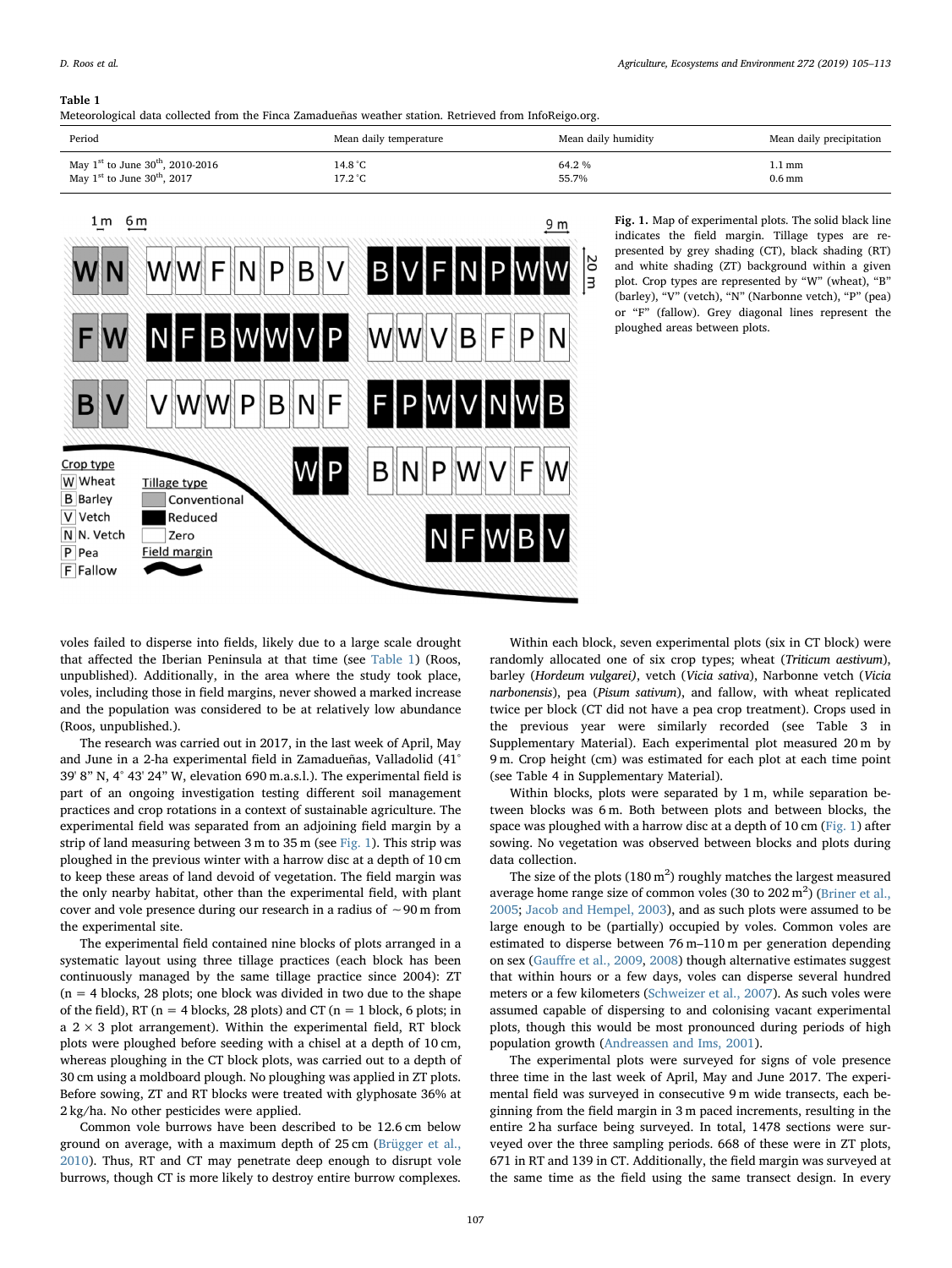<span id="page-3-0"></span>



Fig. 2. Level plots showing the proportion of vole usage (number of occupied  $3 \text{ m} \times 8 \text{ m}$  sections / total number of sections per plot) for each month of data collection. Six colonisation events were detected between April to May and June and are highlighted with black circles and white borders.

3 m x 9 m section of a transect signs of vole presence were noted. Signs included: burrowing complexes (three or more burrows), fresh latrines, fresh vegetation clippings, fresh digging activity, and runs accompanied by areas of damaged vegetation surrounding a burrow complex of three or more entrances. These indicators are routinely used in the study region ([Caminero-Saldaña et al., 2015b](#page-7-29)[,c;](#page-7-30) [Jareño et al., 2014](#page-7-31)) and are similar to those used elsewhere (e.g. [Heroldová et al., 2017\)](#page-7-7). For this study, one or two burrows in a section were not considered as a sign of fresh activity as a burrow may persist for long periods of time despite no voles being present.

April occupancy

## 2.3. Statistical analysis

## 2.3.1. Spatial variation analysis

For each experimental plot, the proportion of occupied sections in each plot per survey (weighted by the total number of sections) was calculated and used as the response variable in Generalised Linear Mixed Models (GLMMs) analysis. To calculate proportion of usage, for

each section within a plot the presence of any fresh signs resulted in that section being considered occupied. Then, the total number of occupied sections per plot was summed for the respective plot and divided by the total number of sections in a plot to give a proportion of usage per plot, weighted according to the number of sections (the latter varied among plots because the pacing out of 3 m was measured by length of stride and was therefore imprecise).

We modelled proportion of vole plot occupancy using binomial distribution GLMMs. The proportion of occupancy (a two vector response variable; number of occupied sections per plot / total number of sections per plot) was considered in relation to: tillage practice and its interaction with crop type; crop type interacting with crop height (crop height was only included as an interaction due to height being crop specific resulting in it being confounded if included as an additive effect, see Table 4 in Supplementary Material); crop type in the previous year (which may have affected persistence in plots) and distance from the field margin. We included experimental plots nested within blocks as a random effect to account for the repeated measures in each plot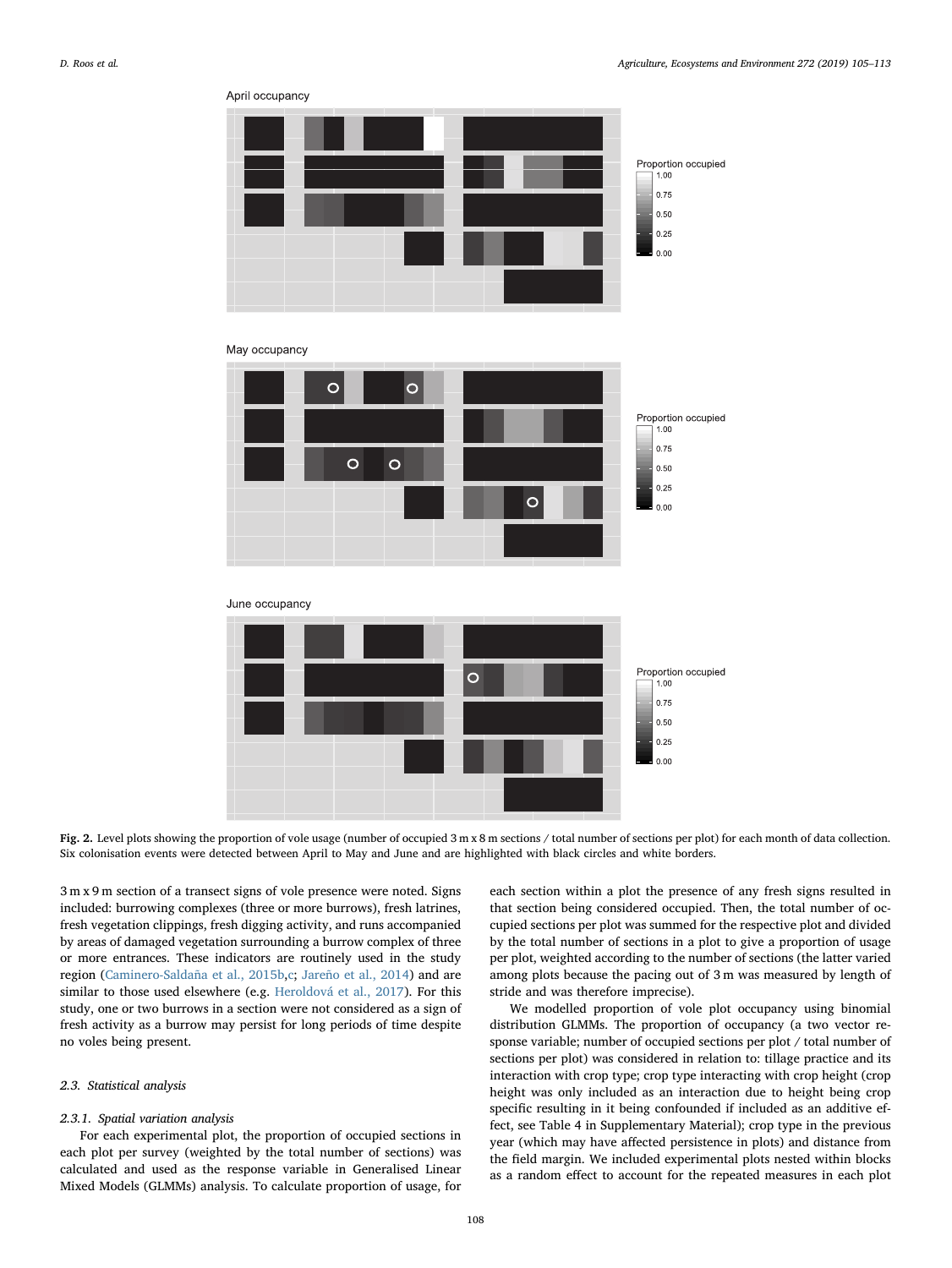(reflecting the nested experimental design) as well as unexplained variation between blocks and plots. Plot nested within month was also tested as an alternative random effect structure. Model selection was carried out using single term deletion and subsequent ΔAIC values. GLMM analysis was carried out in R v3.4.1 ([R Core Team, 2017](#page-7-32)) using the lme4 package ([Bates et al., 2015\)](#page-7-33).

## 2.3.2. Temporal variation analysis

Simple multi-season occupancy models were used to determine initial occupancy ( $\Psi$  = the probability that a plot was occupied at the first sampling occasion), colonisation ( $\gamma$  = the probability that voles will colonise a previously unoccupied plot), extinction ( $\varepsilon$  = the probability that a plot will no longer have voles where previously they present) and detection ( $p =$  the probability that if voles were present in a plot, it was correctly identified as occupied) rates per plot and thus the extent of temporal variation during the study period. Each plot was assigned a 1 (occupied) or a 0 (unoccupied) for each survey month, depending on if any sections within a plot had vole activity (e.g. 011 denotes absence in April, and presence in May and June, respectively). The null model, assuming constant initial occupancy Ψ(.), colonisation γ(.), extinction ε(.) and detection p(.) rates, was compared to the full model which used the following: Ψ explained by tillage type, crop type and distance from field margin;  $\gamma$  explained by month and number of occupied adjacent plots (to account for colonization being dependent on distance from already occupied plots); ε as constant; and p determined by crop type. Values for occupancy rates in later time periods and lambda values for transition periods were derived as part of the analysis. Model selection was carried out using single term deletion and subsequent ΔAIC values [\(Burnham and Anderson, 2004](#page-7-34)). Occupancy modelling was carried out using the Presence software, version 12.7 ([Hines, 2006](#page-7-35)).

# 3. Results

# 3.1. Spatial variation

#### 3.1.1. Tillage practice

Common vole activities were only detected in ZT plots (51 of the 84 ZT plots), with no sign of voles detected in the CT block nor the four RT blocks (see [Fig. 2\)](#page-3-0). Similarly, for pea plots, regardless of tillage practice, no common voles were detected (see [Table 2](#page-4-0) for summary).

The complete absence of voles in plots other than ZT and pea plots ([Table 2\)](#page-4-0) precluded a global analysis with all the tillage regimes, resulting in GLMM failing to converge due to perfect separation. We therefore further investigated vole presence variation focusing within ZT plots. Accordingly, the GLMM models were fitted excluding data from CT, RT and pea crop plots.

GLMM model selection resulted in the model with only crop type giving the lowest AIC value, while the model with both crop type and

#### <span id="page-4-0"></span>Table 2

Summary of plots with voles detected per month by tillage type and crop type. Note that this does not take detection probability into account. \* wheat was replicated twice per block.  $+$ no pea treatment was used in CT. (see [Fig. 1](#page-2-1) for experimental field schematic).

| Factor               | Number of plots occupied |     |          | Total number of plots |
|----------------------|--------------------------|-----|----------|-----------------------|
|                      | April                    | May | June     |                       |
| Zero Tillage         | 17                       | 21  | 21       | 28                    |
| Reduced Tillage      | 0                        | 0   | $\Omega$ | 28                    |
| Conventional Tillage | $\Omega$                 | 0   | $\Omega$ | 6                     |
| Wheat <sup>*</sup>   | 5                        |     | 8        | 18                    |
| Barley               | 2                        | 4   | 3        | 9                     |
| Vetch                |                          |     |          | 9                     |
| Narbonne vetch       | $\mathfrak{D}$           | 2   | 2        | 9                     |
| Fallow               |                          | 4   |          | 9                     |
| $Pea$ <sup>+</sup>   |                          |     |          | 8                     |

<span id="page-4-1"></span>

| ρ<br>anı<br>в |  |
|---------------|--|
|               |  |

Coefficient table, in logit, for the generalised linear mixed effects model.

| Fixed Effects                                                                      | Parameter Estimate                                             | Std. Error                                         | Z-value                                                  | P-value                                            |
|------------------------------------------------------------------------------------|----------------------------------------------------------------|----------------------------------------------------|----------------------------------------------------------|----------------------------------------------------|
| Barley<br>Fallow<br>Narbonne Vetch<br>Vetch<br>Wheat<br>Distance from field margin | $-1.412$<br>1.791<br>$-0.606$<br>2.127<br>$-0.533$<br>$-0.001$ | 0.671<br>0.715<br>0.761<br>0.715<br>0.639<br>0.007 | $-2.10$<br>2.50<br>$-0.80$<br>2.97<br>$-0.83$<br>$-0.06$ | 0.035<br>0.012<br>0.425<br>0.003<br>0.404<br>0.949 |
|                                                                                    |                                                                |                                                    |                                                          |                                                    |

distance from the margin had a  $\triangle$ AIC of  $+2.0$  and so could be considered as equally good (see [Table 3](#page-4-1) for GLMM coefficient summary). An interaction with crop height and crop type was not retained (ΔAIC +11.52) and the previous years crop type was excluded due to being confounded with the current crop type (crop type rotation was not randomised). We therefore continued with the model with crop type and distance from margin to investigate the influence of the three hypothesised drivers of common vole distribution.

# 3.1.2. Crop type

Spatial variation, as explained by crop type, showed higher proportion of usage for vetch  $(0.67, 0.43 - 0.84, 95\% \text{ CI}, Z = 2.97)$  and fallow (0.58, 0.35 – 0.79 95% CI,  $Z = 2.5$ ), with barley (0.19, 0.08 – 0.40 95% CI,  $Z = -2.06$ ), wheat  $(0.12, 0.06 - 0.23)$  95% CI,  $Z = -0.83$ ), and Narbonne vetch  $(0.11, 0.04 - 0.2995\% \text{ CI}, Z = -0.80)$  having lower proportion of usage ([Fig. 3\)](#page-5-0). As stated above, pea plots were never occupied.

# 3.1.3. Distance from field margin

The proportion of usage in each ZT plot, as explained by distance from the margin, showed no significant trend with increasing distance from margin (-0.0002  $\pm$  0.032, Z = -0.032, P = 0.97).

## 3.1.4. Random effects

The nested random effect terms, block and plot, explained 0.76 of the variance and block explained 0.03 of the variance, suggesting that while there was variation between plots, the interaction between blocks and plots explained a greater proportion. Alternative random effects, with plots nested in month, were tested but had higher AIC scores and explained less variation, and thus were not included in the final model.

## 3.1.5. Occupancy variation in field margin

The field margin harboured a common vole population with an average naïve occupancy estimate of 0.63 over the three months (calculated as the number of sections occupied / total number of sections surveyed in the field margin) varying by month from 0.72 (0.62 – 0.80 95% CI) in April to 0.54 (0.44 – 0.64 95% CI) in May and 0.61 (0.51 – 0.71 95% CI) in June [\(Fig. 4\)](#page-5-1). These values were similar to those observed in vetch and fallow plots within ZT blocks (see above).

## 3.2. Temporal variation

Occupancy model selection resulted in the Ψ(.),  $\gamma$ (Month),  $\varepsilon$ (.), p(.) model being selected, though the null model (Ψ(.),  $\gamma$ (.),  $\varepsilon$ (.),  $p$ (.)) had a ΔAICs of < 2 and so could not be differentiated. In other words, the results suggested that initial occupancy was constant and not explained by tillage type, crop type or distance from field margin, whereas colonisation was only explained by month but not by the number of adjacent occupied plots. Occupancy models were not able to converge when including tillage type, crop type, and number of adjacent occupied plots as variables due to the aforementioned separation. Failure to converge through the inclusion of number of adjacent occupied plots in the occupancy models was likely due to this equating to the number of adjacent ZT plots leading to separation (i.e. an occupied adjacent plot is conditional on it being both occupied, but also the plot being ZT as ZT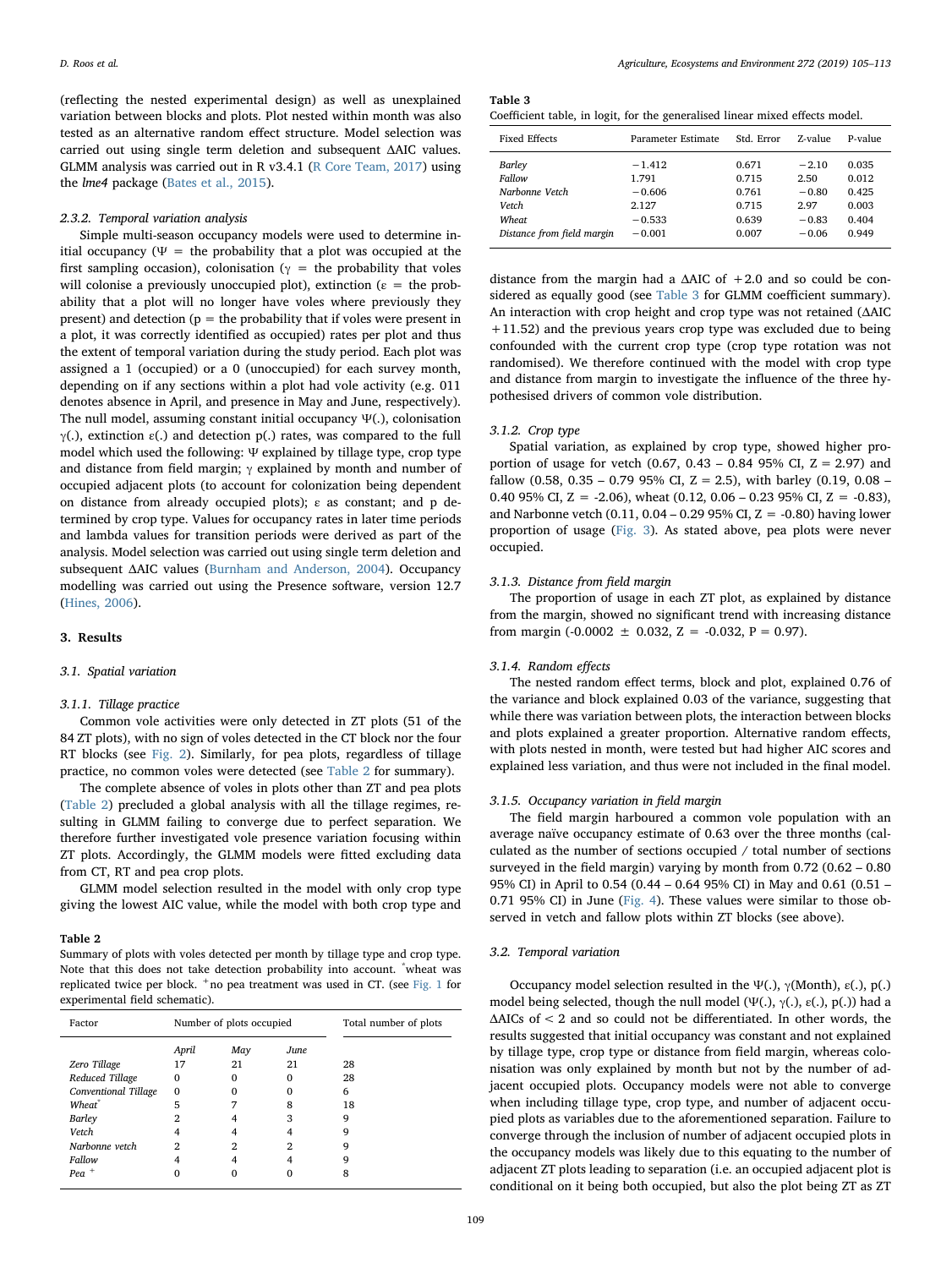<span id="page-5-0"></span>

Fig. 3. Predicted proportion of plot occupied by common voles according to crop type within ZT experimental plots with 95% CI. The dashed grey line represents the naïve 3-month average proportion occupied in the field margin. N. Vetch shortened from Narbonne vetch.

plots were the only plots occupied).

The results of the final model showed an initial occupancy rate of 0.27 (0.15 – 0.38 95% CI) in April, slightly increasing to 0.34 (0.22 - 0.46 95%CI) in May and 0.36 (0.24 - 0.47 95% CI) in June (Ψ for May and June were derived estimates) [\(Fig. 4](#page-5-1) and see [Fig. 2](#page-3-0) for per plot vole usage for each month). Additionally, colonisation rates during the study were 0.10 (0.01 - 0.20 95% CI) between April and May, dropping to 0.02 (0 - 0.07 95%CI) between May and June (see [Fig. 2](#page-3-0) for colonisation events). Derived lambda rates (rate of change in site occupancy)

gave values of 1.29 (0.94–1.63 95%CI) between April and May, and 1.04 (0.94–1.15 95% CI) between May and June. Extinction rate per site was consistently estimated at 0 (0 - 0.13 95% CI) for both April to May and May to June transition periods. Detection rate was estimated at 0.97 (0.83–1.00 95% CI).

## 4. Discussion

Within our experimental settings common voles, at low densities,

Fig. 4. Experimental plot and margin occupancy rate. Plot estimates from multiseason occupancy modelling. Margin occupancy rates are naïve estimates of the proportion of occupied sections in the margin by month. The grey ribbons represent 95% CI around the occupancy rate estimates. Occupancy rates for May and June within plots are derived estimates.

<span id="page-5-1"></span>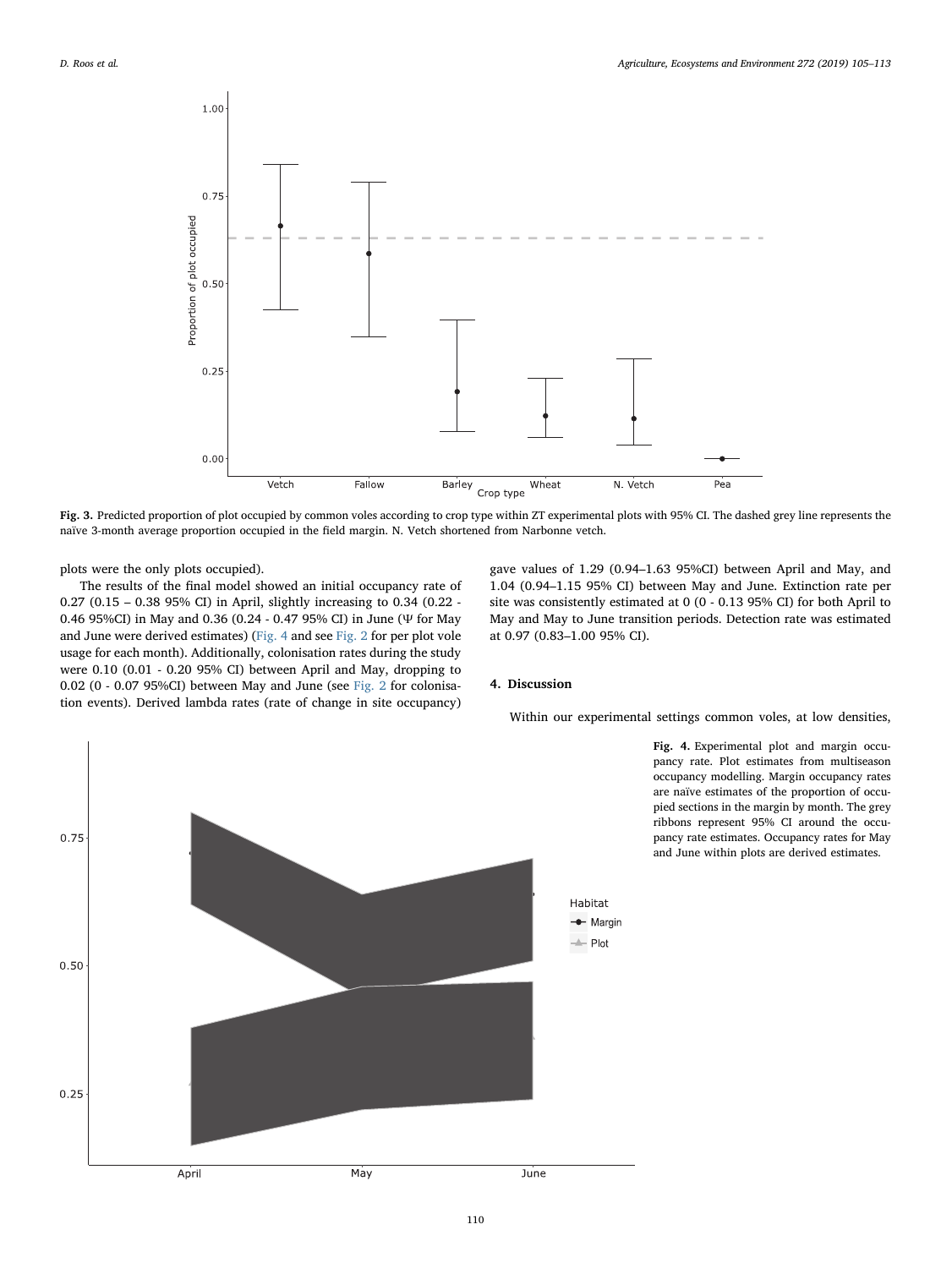were only found to occupy ZT plots, and never RT nor CT. This may be the result of voles only being present in plots that had not been ploughed prior to the start of our study. Additionally, voles occurred at a higher prevalence in vetch and fallow.

While occupancy analysis showed that the population expanded, from 0.27 occupancy in April to 0.36 in June, and plot colonisation occurred with rates of 0.10 from April to May and 0.02 from May to June, this was limited and the population may be considered to have been broadly static from May, reflecting a likely aborted outbreak event (lambda decreasing from 1.29 to 1.04) as observed regionally. While colonisation rate varied temporally, we found no evidence that colonisation, nor the proportion of plot usage, was affected by distance from field margin, nor were we able to test the influence of number of adjacent occupied plots. Given that we do not have abundance estimates prior to seeding, we were not able to determine the relative importance of colonisation from the field margin or persistence in plots from the previous season to explain occurrence in ZT plots in our first sampling session. However, during the period when sampling occurred, it seems more likely that colonisation occurred from already occupied plots rather than from the field margin (see [Figs. 4 and 2\)](#page-5-1).

Caution must be taken with these results owing to the small number of colonisation events which occurred during the study; however, our results match those of [Heroldová et al. \(2017\)](#page-7-7) (see also [Witmer et al.,](#page-8-4) [2007\)](#page-8-4) and may provide circumstantial evidence that the rodent pest species have a preference for ZT fields. Possibly the most likely cause of occupancy in ZT alone, and not RT or CT plots, is the combined persistence from previous year populations and colonisation into unoccupied ZT. In fact, with a species which is controlled, a farming practice which may increase both persistence and preference should warrant further research, as the potential for ZT fields to enable persistence and encourage colonisation has worrying implications for management.

Owing to the small-scale nature of the experiment, caution must be taken if, or when, results from this study are extrapolated to landscape scales. For instance, although we have no data on abundance or damage, common voles were believed to colonise the experimental field in 2007, and practitioners at that time and subsequently in 2014 (during a period of high regional vole abundance) noted that pea crops in the experimental field were disproportionately damaged (Caminero Saldaña, unpublished), though this may reflect pea crops being more susceptible to damage as the meristem is located at the top of the plant ([Yaxley et al., 2001\)](#page-8-11). Regardless, similar results regarding tillage have been observed by [Heroldová et al. \(2017\)](#page-7-7) and crop type by [Rodríguez-](#page-8-8)[Pastor et al. \(2016\),](#page-8-8) suggesting that the patterns seen in this study are consistent with observations at larger landscape scales. An additional strength of this experiment, however, has been to investigate a wider variety of both tillage practices (all three of the commonly used methods; ZT, RT and CT, where [Heroldová et al. \(2017\)](#page-7-7) only used ZT and tillage) and crops [\(Heroldová et al. \(2017\)](#page-7-7) considered winter wheat and winter rape, while [Rodríguez-Pastor et al. \(2016\)](#page-8-8) considered fallow, alfalfa and a functional grouping of wheat and barley). This has allowed us to gather greater insight into the relative importance of a wider array of factors determining the occurrence of common voles. For instance, the higher occurrence of voles in vetch and low occurrence in Narbonne vetch and pea is surprising as this rejects the hypothesis that the voles would occur at higher rates in legume crop types ([Lantová and](#page-7-18) [Lanta, 2009](#page-7-18)), indicating that functional groupings may not be appropriate for common voles with certain crop types.

While we expected that protein-rich legumes would have had the highest occupancy, our results show the opposite, with Narbonne vetch plots having lower occupancy despite having higher crude protein content; Narbonne vetch has on average 234  $\pm$  7 g kg<sup>-1</sup> forage dry matter crude protein ([Hadjipanayiotou, 2000\)](#page-7-36) compared to vetch which has 209 g kg<sup>-1</sup> (Mikić [et al., 2014\)](#page-7-37). A potentially exciting explanation could be that Narbonne vetch is able to repel common voles similar to how another legume is able to repel herbivory ([Baldwin et al., 2018](#page-7-38)).

Indeed, previous research has identified a chemical component (γ-Glutamyl-S-ethenylcysteine, GEC) apparently specific to Narbonne vetch, that appears to act as a repellent to monogastric herbivores ([Enneking et al., 1998](#page-7-39)). If the results here relate to this repellent potential of Narbonne vetch, then this may offer tentative evidence that an alternative crop could be used by farmers in the region during periods when an outbreak appears likely. However, caution must be made in utilising this method, as even though Narbonne vetch may be unattractive, during high densities the need to feed may compensate and overwhelm the repellent.

In any case, it is also important to mention that our study design did not allow separating the effect of either previous crop or crop height, as these were confounded with crop type. In both fallow and vetch, the crop types where higher occupancy was detected, had barley as precedent crop (see Table 3 in Supplementary Material). Additionally, all the new colonization events during our study occurred into cereal plots, where vegetation was higher than in other crop types (see Table 4 in Supplementary Material). [Rodríguez-Pastor et al. \(2016\)](#page-8-8) found evidence that voles were less likely to be present when cereal height was low. Further studies should specifically assess whether previous crop type or vegetation cover are an important additive factors explaining occurrence or colonization.

The immediate implication of our results is that tillage practices must be taken into account when carrying out monitoring and in future work attempting to manage fossorial rodents. Crop type has previously been viewed as the dominant farm specific variable when predicting common vole occupancy (see [Foltete et al., 2016](#page-7-12)), with tillage type broadly not being considered (but see [Heroldová et al., 2017](#page-7-7); [Witmer](#page-8-4) [et al., 2007](#page-8-4)), though recent studies have begun including additional farming practice variables when studying the pest ([Fischer et al., 2017](#page-7-16); [Jug et al., 2008;](#page-7-40) [Rodríguez-Pastor et al., 2016](#page-8-8)). More broadly, our results show the importance of relating farming practices in general, rather than focussing on crop type alone, to vole habitat use. While our results agree that crop type is important and must be retained in monitoring efforts, tillage practice has been shown to be a greater predictor of vole presence, necessitating the inclusion of tillage practice into monitoring and, eventually, into efforts aimed at predicting common vole outbreaks.

Other factors, not assessed in our experiment, similarly warrant inclusion in future research such as the use of irrigation, which is important in arid regions for increasing crop height and vegetation cover, which may soften soil allowing easier burrow creation, and allows the expansion of semi-permanent crops such as alfalfa. Alternatively, irrigation could be considered as a control strategy, using it to flood burrows and, consequently, drowning voles or destroying the burrow network.

If it is possible to predict common vole outbreaks then the results presented here, combined with [Rodríguez-Pastor et al. \(2016\)](#page-8-8) and [Heroldová et al. \(2017\)](#page-7-7), would suggest that during outbreak-likely periods switching from ZT to a tillage form that has at least some soil movement, such as RT, may help to reduce potential common vole sources and thus the outbreak or crop damage risk. Additionally, although further experimental research is needed, our results suggest that switching crop types (e.g. to Narbonne vetch) could also help. Similarly, the lack of colonisation events in our study into plots separated by 6 m of ploughed ground opens the question of whether the maintenance of strips without vegetation between crops and vole reservoirs (e.g. field margins) could be used as a preventative method to reduce the colonisation of voles into fields. Further studies and analysis of such management approaches may prove valuable for farmers.

## 5. Conclusion

Our results show that generalities may be drawn between arid regions of common voles geographic range and those from temperate regions [\(Heroldová et al., 2017](#page-7-7)). However, we emphasise the need to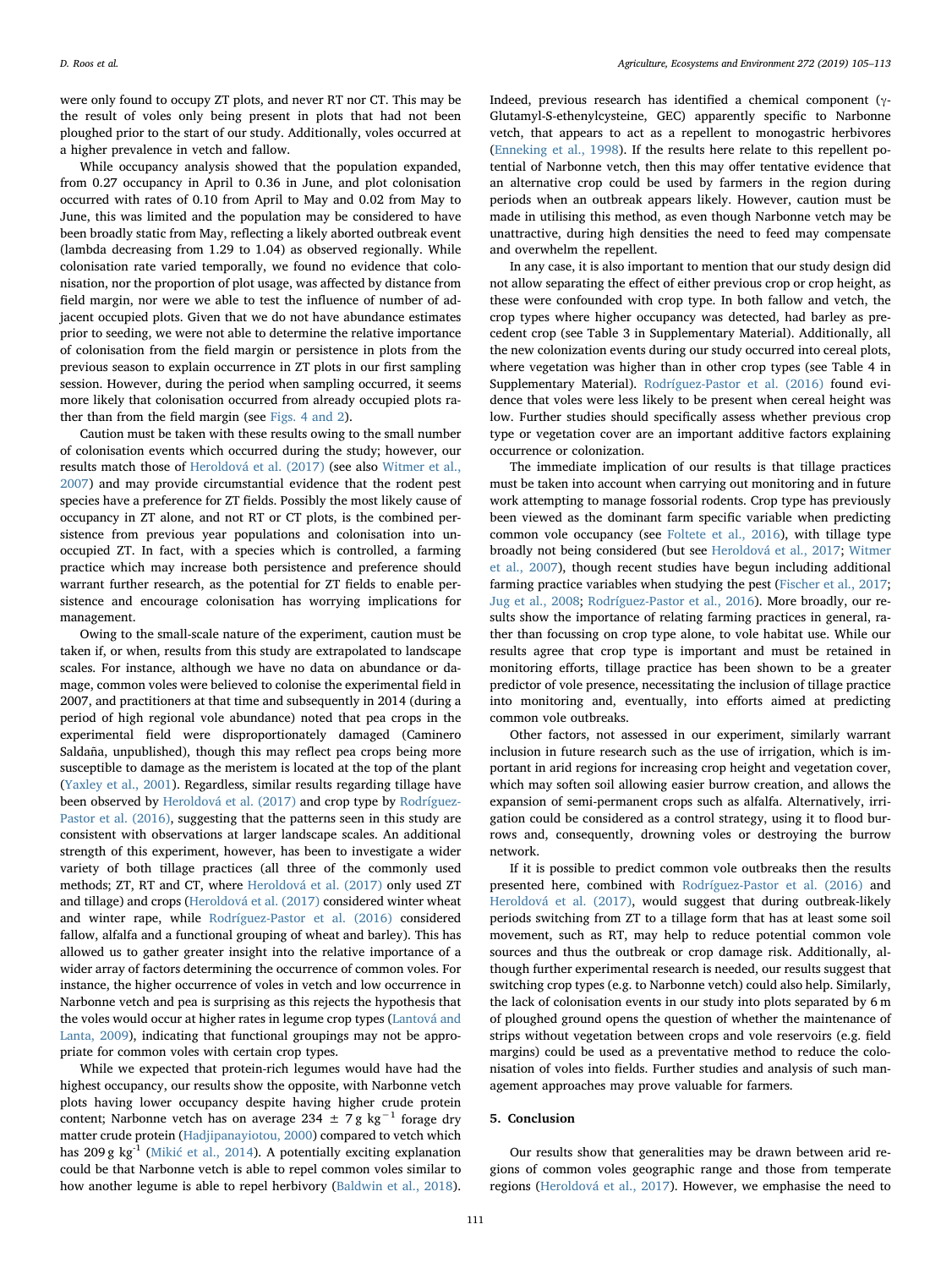better establish the links between a variety of farming practices holistically, including crop type, tillage type and distance from source habitats, especially when attempting to manage crop pests. Failure to do so risks ignoring important factors determining risks of crop damage and may lead to inefficient management plans. Recent research has moved towards this end with work showing the importance of tillage, both for biodiversity ([Barré et al., 2018](#page-7-41)) and pest distribution ([Heroldová et al., 2017\)](#page-7-7), as well as crop type and distance from source populations [\(Rodríguez-Pastor et al., 2016\)](#page-8-8). How such information is taken into account when attempting to manage pests is not apparent, especially when taking into account the various nuanced aims of farming as well as the trade-off between conservation benefits of ZT ([Barré et al., 2018](#page-7-41)) and pest risk.

## Acknowledgements

We are grateful to Dra. Aurora Sombrero Sacristán (ITACyL) and her staff for allowing this experiment to take place parallel to their own and for providing information on the experimental field for this research. We would also like to thank Dr Alex Douglas for his help with the statistical analysis, and K. Barré and an anonymous reviewer for help comments on the MS. This work was supported by the Biotechnology and Biological Sciences Research Council (BBSRC) [grant number BB/ M010996/1], through Eastbio DTP. The surveys were carried out under ITACYL project 2007/2155. Sir Maitland Mackie Scholarship provided additional funding to the lead author, D. Roos, for which he is grateful. The authors report no conflict of interests.

## Appendix A. Supplementary data

Supplementary material related to this article can be found, in the online version, at doi:<https://doi.org/10.1016/j.agee.2018.11.013>.

#### References

- <span id="page-7-28"></span>Andreassen, H.P., Ims, R.A., 2001. Dispersal in patchy vole populations: role of patch configuration, density dependence, and demography. Ecology 82, 2911–2926. [https://doi.org/10.1890/0012-9658\(2001\)082\[2911:DIPVPR\]2.0.CO;2.](https://doi.org/10.1890/0012-9658(2001)082[2911:DIPVPR]2.0.CO;2)
- <span id="page-7-38"></span>Baldwin, R.A., Meinerz, R., Witmer, G.W., Werner, S.J., 2018. The elusive search for an effective repellent against voles: an assessment of anthraquinone for citrus crops. J. Pest Sci. 91 (2004), 1107–1113. [https://doi.org/10.1007/s10340-018-0979-8.](https://doi.org/10.1007/s10340-018-0979-8)
- <span id="page-7-41"></span>Barré, K., Le Viol, I., Julliard, R., Kerbiriou, C., 2018. Weed control method drives conservation tillage efficiency on farmland breeding birds. Agric. Ecosyst. Environ. 256, 74–81. [https://doi.org/10.1016/j.agee.2018.01.004.](https://doi.org/10.1016/j.agee.2018.01.004)
- <span id="page-7-33"></span>Bates, D., Mächler, M., Bolker, B., Walker, S., 2015. Fitting Linear Mixed-Effects Models Using lme4. J. Stat. Softw. 67, 1–48. <https://doi.org/10.18637/jss.v067.i01>.
- <span id="page-7-2"></span>Bescansa, P., Imaz, M.J., Virto, I., Enrique, A., Hoogmoed, W.B., 2006. Soil water retention as affected by tillage and residue management in semiarid Spain. Soil Tillage Res. 87, 19–27. <https://doi.org/10.1016/j.still.2005.02.028>.
- <span id="page-7-15"></span>Bonnet, T., Crespin, L., Pinot, A., Bruneteau, L., Bretagnolle, V., Gauffre, B., 2013. How the common vole copes with modern farming: insights from a capture-mark-recapture experiment. Agric. Ecosyst. Environ. 177, 21–27. [https://doi.org/10.1016/j.](https://doi.org/10.1016/j.agee.2013.05.005) [agee.2013.05.005](https://doi.org/10.1016/j.agee.2013.05.005).
- <span id="page-7-24"></span>Briner, T., Nentwig, W., Airoldi, J.P., 2005. Habitat quality of wildflower strips for common voles (Microtus arvalis) and its relevance for agriculture. Agric. Ecosyst. Environ. 105, 173–179. [https://doi.org/10.1016/j.agee.2004.04.007.](https://doi.org/10.1016/j.agee.2004.04.007)
- <span id="page-7-19"></span>Brügger, A., Nentwig, W., Airoldi, J.P., 2010. The burrow system of the common vole (M. arvalis, Rodentia) in Switzerland. Mammalia 74, 311–315. [https://doi.org/10.1515/](https://doi.org/10.1515/MAMM.2010.035) [MAMM.2010.035](https://doi.org/10.1515/MAMM.2010.035).
- <span id="page-7-34"></span><span id="page-7-11"></span>[Buckle, A.P., Smith, R.H., 2015. Rodent Pests and Their Control, 2nd ed. CABI.](http://refhub.elsevier.com/S0167-8809(18)30470-5/sbref0045) Burnham, K.P., Anderson, D.R., 2004. Multimodel Inference. Sociol. Methods Res. 33,
- 261–304. <https://doi.org/10.1111/j.1420-9101.2010.02210.x>.
- <span id="page-7-17"></span>[Caminero Saldaña, C., Rojo Revilla, F.J., Mougeot, F., Lambin, X., Arroyo, B., 2015a. Can](http://refhub.elsevier.com/S0167-8809(18)30470-5/sbref0055) [we relate common vole abundance variations to crop damage? 10th European Pest](http://refhub.elsevier.com/S0167-8809(18)30470-5/sbref0055) [Management](http://refhub.elsevier.com/S0167-8809(18)30470-5/sbref0055).
- <span id="page-7-29"></span>[Caminero-Saldaña, C., Lambin, X., Mougeot, F., González, M.R., García, M.C., Fuertes, E.,](http://refhub.elsevier.com/S0167-8809(18)30470-5/sbref0060) [González, J.C., Rodríguez, A., Merino, J.L., Cascajo, C., Arroyo, B., 2015b. A con](http://refhub.elsevier.com/S0167-8809(18)30470-5/sbref0060)[tribution for the calibration of an abundance index useful for large-scale monitoring](http://refhub.elsevier.com/S0167-8809(18)30470-5/sbref0060) [of common vole. Proceedings of the 10th European Vertebrate Pest Management](http://refhub.elsevier.com/S0167-8809(18)30470-5/sbref0060) [Conference pp. 138](http://refhub.elsevier.com/S0167-8809(18)30470-5/sbref0060).
- <span id="page-7-30"></span>[Caminero Saldaña, C., Rojo Revilla, F.J., Mougeot, F., Lambin, X., Arroyo, B., 2015c. Can](http://refhub.elsevier.com/S0167-8809(18)30470-5/sbref0065) [we relate common vole abundance variations to crop damage? Proceedings of the](http://refhub.elsevier.com/S0167-8809(18)30470-5/sbref0065) [10th European Vertebrate Pest Management Conference pp. 133](http://refhub.elsevier.com/S0167-8809(18)30470-5/sbref0065).
- <span id="page-7-39"></span>[Enneking, D., Delaere, I.M., Tate, M.E., 1998.](http://refhub.elsevier.com/S0167-8809(18)30470-5/sbref0070) γ-Glutamyl-S-ethenylcysteine: a dipeptide [from Vicia narbonensis. Phytochemistry 48, 643](http://refhub.elsevier.com/S0167-8809(18)30470-5/sbref0070)–645.
- <span id="page-7-16"></span>Fischer, C., Gayer, C., Kurucz, K., Riesch, F., Tscharntke, T., Batáry, P., 2017. Ecosystem services and disservices provided by small rodents in arable fields: effects of local and landscape management. J. Appl. Ecol. <https://doi.org/10.1111/1365-2664.13016>.
- <span id="page-7-12"></span>Foltete, J.C., Couval, G., Fontanier, M., Vuidel, G., Giraudoux, P., 2016. A graph-based approach to defend agro-ecological systems against water vole outbreaks. Ecol. Indic. 71, 87–98. [https://doi.org/10.1016/j.ecolind.2016.06.033.](https://doi.org/10.1016/j.ecolind.2016.06.033)
- <span id="page-7-3"></span>Freibauer, A., Rounsevell, M.D.A., Smith, P., Verhagen, J., 2004. Carbon sequestration in the agricultural soils of Europe. Geoderma 122, 1–23. [https://doi.org/10.1016/j.](https://doi.org/10.1016/j.geoderma.2004.01.021) [geoderma.2004.01.021](https://doi.org/10.1016/j.geoderma.2004.01.021).
- <span id="page-7-27"></span>Gauffre, B., Estoup, A., Bretagnolle, V., Cosson, J.F., 2008. Spatial genetic structure of a small rodent in a heterogeneous landscape. Mol. Ecol. 17, 4619–4629. [https://doi.](https://doi.org/10.1111/j.1365-294X.2008.03950.x) [org/10.1111/j.1365-294X.2008.03950.x](https://doi.org/10.1111/j.1365-294X.2008.03950.x).
- <span id="page-7-26"></span>Gauffre, B., Petit, E., Brodier, S., Bretagnolle, V., Cosson, J.F., 2009. Sex-biased dispersal patterns depend on the spatial scale in a social rodent. Proc. R. Soc. B: Biol. Sci. 276, 3487–3494. [https://doi.org/10.1098/rspb.2009.0881.](https://doi.org/10.1098/rspb.2009.0881)
- <span id="page-7-1"></span>Godfray, H.C.J., Beddington, J.R., Crute, I.R., Haddad, L., Lawrence, D., Muir, J.F., Pretty, J., Robinson, S., Thomas, S.M., Toulmin, C., 2010. Food security: the challenge of feeding 9 billion people. Science 327 (5967), 812–818. [https://doi.org/10.4337/](https://doi.org/10.4337/9780857939388) [9780857939388](https://doi.org/10.4337/9780857939388).
- <span id="page-7-6"></span>Govaerts, B., Sayre, K.D., Deckers, J., 2005. Stable high yields with zero tillage and permanent bed planting? Feild Crop. Res. 94, 33–42. [https://doi.org/10.1016/j.fcr.](https://doi.org/10.1016/j.fcr.2004.11.003) [2004.11.003](https://doi.org/10.1016/j.fcr.2004.11.003).
- <span id="page-7-36"></span>Hadjipanayiotou, M., 2000. Chemical composition, digestibility and in situ degradability of narbon vetch grain and straw grown in a Mediterranean region. Ann. Zootech. 49, 475–478. <https://doi.org/10.1051/animres:2000137>.
- <span id="page-7-7"></span>Heroldová, M., Michalko, R., Suchomel, J., Zejda, J., 2017. Influence of no-tillage versus tillage system on common vole (Microtus arvalis) population density. Pest Manag. Sci. [https://doi.org/10.1002/ps.4809.](https://doi.org/10.1002/ps.4809)
- <span id="page-7-35"></span>Hines, J.E., 2006. PRESENCE ver. 12.7. Software to estimate patch occupancy. – USGS-PWR [www.mbr-pwrc.usgs.gov/software/presence.html](http://www.mbr-pwrc.usgs.gov/software/presence.html).
- <span id="page-7-14"></span>Inchausti, P., Carslake, D., Attié, C., Bretagnolle, V., 2009. Is there direct and delayed density dependent variation in population structure in a temperate European cyclic vole population? Oikos 118, 1201–1211. [https://doi.org/10.1111/j.1600-0706.](https://doi.org/10.1111/j.1600-0706.2009.17488.x) [2009.17488.x.](https://doi.org/10.1111/j.1600-0706.2009.17488.x)
- <span id="page-7-13"></span>Jacob, J., 2003. Short-term effects of farming practices on populations of common voles. Agric. Ecosyst. Environ. 95, 321–325. [https://doi.org/10.1016/S0167-8809\(02\)](https://doi.org/10.1016/S0167-8809(02)00084-1) [00084-1](https://doi.org/10.1016/S0167-8809(02)00084-1).
- <span id="page-7-25"></span>Jacob, J., Hempel, N., 2003. Effects of farming practices on spatial behaviour of common voles. J. Ethol. 21, 45–50. <https://doi.org/10.1007/s10164-002-0073-8>.
- <span id="page-7-10"></span>Jacob, J., Manson, P., Barfknecht, R., Fredricks, T., 2014. Common vole (Microtus arvalis) ecology and management: implications for risk assessment of plant protection products. Pest Manag. Sci. 70, 869–878. [https://doi.org/10.1002/ps.3695.](https://doi.org/10.1002/ps.3695)
- <span id="page-7-21"></span>Jareño, D., Viñuela, J., Luque-Larena, J.J., Arroyo, L., Arroyo, B., Mougeot, F., 2015. Factors associated with the colonization of agricultural areas by common voles Microtus arvalis in NW Spain. Biol. Invasions 17, 2315–2327. [https://doi.org/10.](https://doi.org/10.1007/s10530-015-0877-4) [1007/s10530-015-0877-4](https://doi.org/10.1007/s10530-015-0877-4).
- <span id="page-7-31"></span>Jareño, D., Viñuela, J., Luque-Larena, J.J., Arroyo, L., Arroyo, B., Mougeot, F., 2014. A comparison of methods for estimating common vole (Microtus arvalis) abundance in agricultural habitats. Ecol. Indic. 36, 111–119. [https://doi.org/10.1016/j.ecolind.](https://doi.org/10.1016/j.ecolind.2013.07.019) [2013.07.019](https://doi.org/10.1016/j.ecolind.2013.07.019).
- <span id="page-7-40"></span>[Jug, D., Brmez, M., Ivezic, M., Stipesevic, B., Stosic, M., 2008. E](http://refhub.elsevier.com/S0167-8809(18)30470-5/sbref0155)ffect of different tillage [systems on populations of common voles \(](http://refhub.elsevier.com/S0167-8809(18)30470-5/sbref0155)Microtus arvalis Pallas, 1778). Cereal Res. [Commun. 36, 923](http://refhub.elsevier.com/S0167-8809(18)30470-5/sbref0155)–926.
- <span id="page-7-4"></span>Lal, R., 2004. Soil carbon sequestration impacts on global climate change and food security. Science (80-.) 304, 1623–1627. [https://doi.org/10.1126/science.1097396.](https://doi.org/10.1126/science.1097396)
- <span id="page-7-18"></span>Lantová, P., Lanta, V., 2009. Food selection in Microtus arvalis: the role of plant functional traits. Ecol. Res. 24, 831–838. <https://doi.org/10.1007/s11284-008-0556-3>.
- <span id="page-7-0"></span>Lobell, D.B., Burke, M.B., Tebaldi, C., Mastrandrea, M.D., Falcon, W.P., Naylor, R.L., 2008. Prioritizing climate change adaptation needs for food security in 2030. Science (80-.) 319, 607–610. [https://doi.org/10.1126/science.1152339.](https://doi.org/10.1126/science.1152339)
- <span id="page-7-22"></span>Luque-Larena, J.J., Mougeot, F., Roig, D.V., Lambin, X., Rodríguez-Pastor, R., Rodríguez-Valín, E., Anda, P., Escudero, R., 2015. Tularemia outbreaks and common vole (Microtus arvalis) irruptive population dynamics in Northwestern Spain, 1997–2014. Vector-Borne Zoonotic Dis. 15, 568–570. <https://doi.org/10.1089/vbz.2015.1770>.
- <span id="page-7-20"></span>Luque-Larena, J.J., Mougeot, F., Viñuela, J., Jareño, D., Arroyo, L., Lambin, X., Arroyo, B., 2013. Recent large-scale range expansion and outbreaks of the common vole (Microtus arvalis) in NW Spain. Basic Appl. Ecol. 14, 432–441. [https://doi.org/10.](https://doi.org/10.1016/j.baae.2013.04.006) [1016/j.baae.2013.04.006.](https://doi.org/10.1016/j.baae.2013.04.006)
- <span id="page-7-37"></span>Mikić, A., Mihailović, V., Ćupina, B., Milić, D., Katić, S., Karagić, D., Pataki, I., D'Ottavio, P., Kraljević-Balalić, M., 2014. Forage yield components and classification of common vetch (Vicia sativa L.) cultivars of diverse geographic origin. Grass Forage Sci. 69, 315–322. [https://doi.org/10.1111/gfs.12033.](https://doi.org/10.1111/gfs.12033)
- <span id="page-7-9"></span>Pittelkow, C.M., Liang, X., Linquist, B.A., Van Groenigen, L.J., Lee, J., Lundy, M.E., Van Gestel, N., Six, J., Venterea, R.T., Van Kessel, C., 2015a. Productivity limits and potentials of the principles of conservation agriculture. Nature 517, 365–368. [https://doi.org/10.1038/nature13809.](https://doi.org/10.1038/nature13809)
- <span id="page-7-8"></span>Pittelkow, C.M., Linquist, B.A., Lundy, M.E., Liang, X., van Groenigen, K.J., Lee, J., van Gestel, N., Six, J., Venterea, R.T., van Kessel, C., 2015b. When does no-till yield more? A global meta-analysis. Field Crop. Res. 183, 156–168. [https://doi.org/10.](https://doi.org/10.1016/j.fcr.2015.07.020) [1016/j.fcr.2015.07.020.](https://doi.org/10.1016/j.fcr.2015.07.020)
- <span id="page-7-5"></span>Powlson, D.S., Stirling, C.M., Jat, M.L., Gerard, B.G., Palm, C.A., Sanchez, P.A., Cassman, K.G., 2014. Limited potential of no-till agriculture for climate change mitigation. Nat. Clim. Chang. 4, 678–683. <https://doi.org/10.1038/nclimate2292>.
- <span id="page-7-32"></span>[R Core Team, 2017. R: A Language and Environment for Statistical Computing. R](http://refhub.elsevier.com/S0167-8809(18)30470-5/sbref0205) [Foundation for Statistical Computing, Vienna, Austria.](http://refhub.elsevier.com/S0167-8809(18)30470-5/sbref0205)
- <span id="page-7-23"></span>Rodríguez-Pastor, R., Escudero, R., Vidal, D., Mougeot, F., Arroyo, B., Lambin, X., Vila-